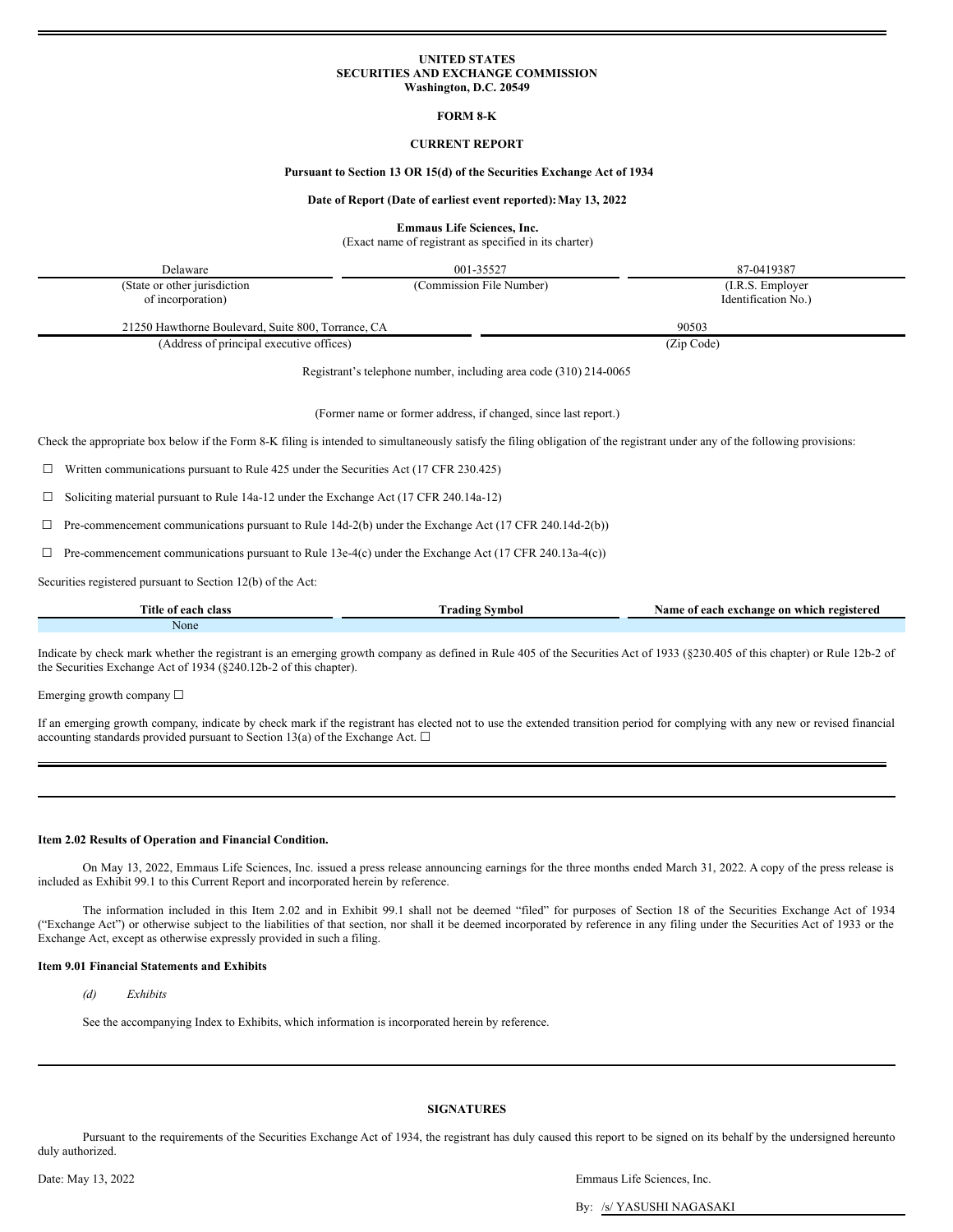Name: Yasushi Nagasaki Title: Chief Financial Officer

# **INDEX TO EXHIBITS**

|      | <b>Exhibit Number</b> | <b>Description</b>                                                      |
|------|-----------------------|-------------------------------------------------------------------------|
| 99.1 |                       | May 13, 2022 press release                                              |
| 104  |                       | Cover Page Interactive Date File (embedded within Inline XBRL document) |
|      |                       |                                                                         |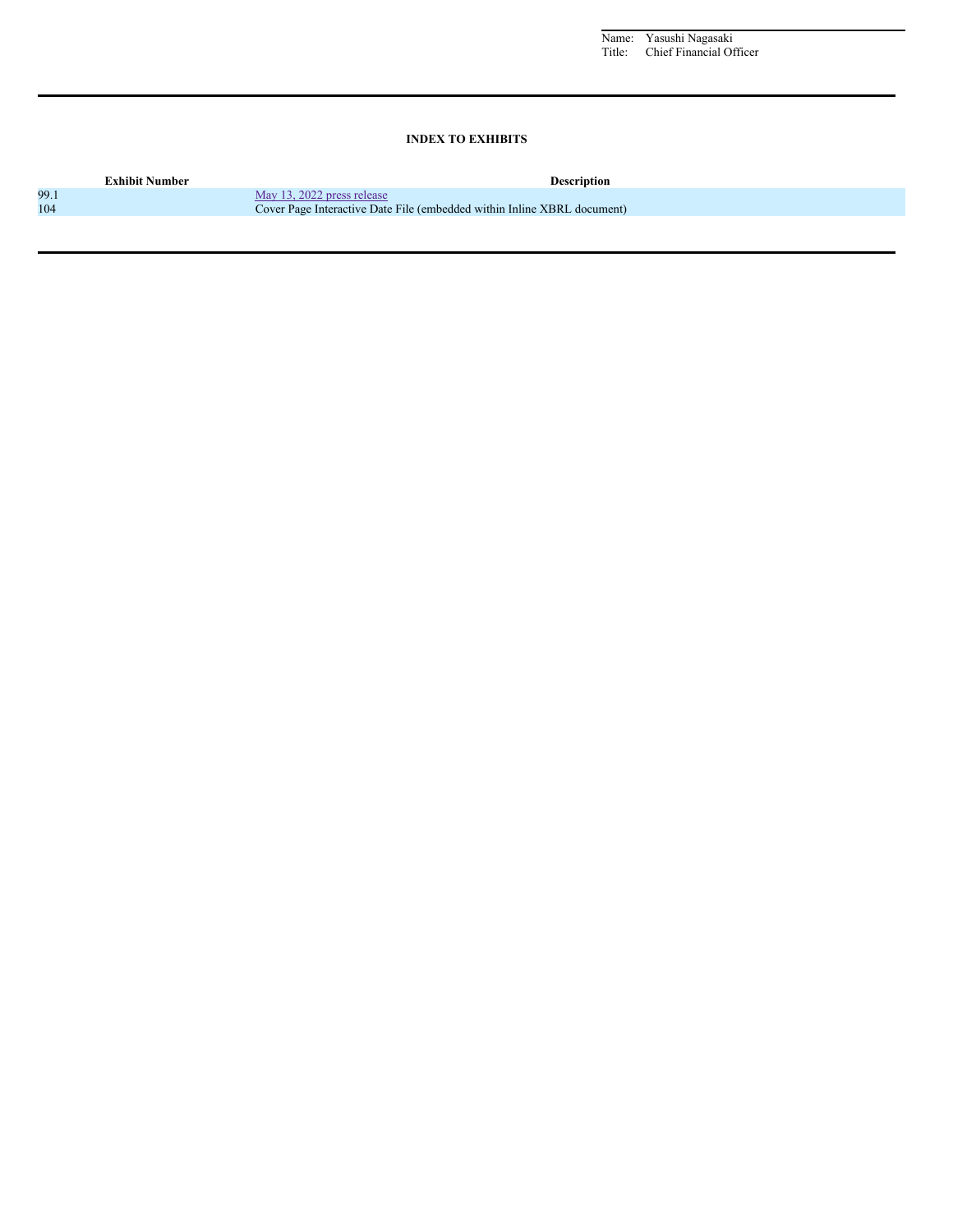

### **Emmaus Life Sciences Reports Q1 2022 Financial Results and Provides Business Update**

Torrance CA, May 13, 2022 - Emmaus Life Sciences, Inc. (OTCQX: EMMA) a commercial-stage biopharmaceutical company and leader in the treatment of sickle cell disease, today reported financial results for the three months ended March 31, 2022 and provided a business update.

## **Recent Highlights**

- April 2022: Announced the launch of an innovative, full-service telehealth solution (https://www.endarirx.com/ask-physician) with strategic partners including Asembia LLC, US Bioservices Corporation and UpScript IP Holdings, LLC. The telehealth program capitalizes on the expansion of telemedicine in the U.S. to afford sickle cell disease patients and providers on-line access to Endari® an important benefit, given that such on-line access is not available for competing branded products.
- · April 2022: Announced positive real-world data on Endari® in preventing acute complications from sickle cell disease and hemolysis in pediatric and adult patients in French Guiana and Qatar. The data was introduced by Dr. Mohamed Yassin and his co-authors at the 62<sup>nd</sup> Annual Meeting of the British Society for Haematology (BSH), which was held April 3-5, 2022, at the Manchester Central in Manchester, England and virtually.
- March 2022: Announced that the Florida Medicaid Pharmaceutical & Therapeutics Committee has added Endari® to the Florida Medicaid Preferred Drug List, effective April 1, 2022, eliminating the need for prior authorization for Medicaid patients.
- · March 2022: Received full marketing authorization for Endari® from the United Arab Emirates (U.A.E.) Ministry of Health.

"During the first quarter, our team continued to focus on the expansion of market and patient access to Endari®," stated Yutaka Niihara, M.D., M.P.H., Chairman and Chief Executive Officer of Emmaus. "As a measure of the demand for this important therapeutic, immediately after the U.A.E. granted full marketing authorization in March, we received a significant order from one of our distributors in the country and expect to see a continuing flow of orders going forward. Additionally, the launch of our unique, fullservice telehealth solution in April is expected to make a meaningful impact, as it gives both patients and providers on-line access to Endari®, allowing for same-day physician authorization and at-home delivery, if needed. Early indications from the uptake of the telehealth program are promising and should afford us a competitive advantage over other sickle cell treatments due to the fact that Endari®, which has proven to be safe and effective, is the only treatment able to be prescribed via telehealth because it does not require a blood test prior to or after treatment and is administered orally. Additionally, since a majority of sickle cell disease patients do not regularly see a doctor, we believe that our telehealth service will allow us to reach and capture a greater percentage of this unserved patient population."

Dr. Niihara added, "While the company's financial results for the first quarter were adversely affected by overstocking of Endari® by our distributors in prior periods -impacted, in part by the effects of the COVID-19 pandemic -- sell through of Endari® by distributors in the first three months of 2022 was substantially higher than in the same period in 2021 and we anticipate a possible uptick in sales in the U.S. and U.A.E, as well as additional marketing approvals in the Gulf Cooperation Council countries later this year. Domestically, our new telehealth solution should positively impact U.S. sales for the full year."

## **Financial and Operating Results**

Net Revenues. Net revenues for the three months ended March 31, 2022 were \$3.2 million, compared to \$5.3 million for same period in 2021. Although sell through by our distributors increased compared to 2021, net revenues were adversely affected by overstocking by distributors in response to discounts afforded by the company on bulk preorders in the first three months of 2022 as compared to the same period in 2020.

**Operating Expenses**. Total operating expenses for the three months ended March 31, 2022 were \$5.3 million, compared with \$6.5 million for the same period in 2021. Of the decreased expenses, \$1.3 million was attributable to decreased research and development expenses primarily related to one time license fees paid to Kainos Medicine, Inc. in 2021 relating to Kainos' novel IRAK4 inhibitor in research. The company incurred a \$0.2 million increase in selling expenses resulting from more frequent travel associated with the lifting of COVID-19 related travel restrictions in the U.S. and foreign countries.

**Loss From Operations.** Loss from operations for the three months ended March 31, 2022 was \$3.1 million, compared with a loss of \$1.6 million in the same period in 2021.

**Other Income (Expense).** Other income increased by \$8.2 million, or 121%, to \$1.4 million for the three months ended March 31, 2022, compared to other expense of \$6.8 million in the same period in 2021. The increase in other expense in 2022 included a \$5.4 million decrease in change in fair value of conversion feature derivatives, a \$1.3 million decrease in change in fair value of warrant derivative liabilities and a lack of \$1.2 million loss on debt extinguishment in 2022.

**Net Loss**. For the quarter, the company realized a net loss attributable to common stockholders of \$1.5 million, or \$0.03 per share, based on approximately 49.3 million weighted average basic and diluted common shares. This compares to net loss of \$8.4 million, or \$0.17 per share, based on approximately 49.1 million weighted average basic and diluted common shares, for the first quarter of 2021. The decreased net loss was primarily attributable to the increase in other income for the three months ended March 31, 2022, partially offset by an increased loss from operations discussed above.

**Liquidity and Capital Resources**. At March 31, 2022, the company had cash and cash equivalents of \$0.8 million, compared with \$2.3 million at December 31, 2021. In light of the lower than anticipated net revenues in the quarter and based on the company's cash and cash equivalents and anticipated future revenues and operating expenses, management believes the company's working capital is insufficient to meet its needs for 2022 without obtaining additional loans from related parties or debt or equity financing from third parties or curtailing certain operations or activities at its Japanese joint venture in Ube, Japan.

### **About Emmaus Life Sciences**

Emmaus Life Sciences, Inc. is a commercial-stage biopharmaceutical company and leader in the treatment of sickle cell disease. The company currently markets and sells Endari® (L-glutamine oral powder), indicated to reduce the acute complications of sickle cell disease in adults and children 5 years and older, in the U.S. and in the United Arab Emirates, or U.A.E., and is pursuing marketing authorization for Endari® in the Kingdom of Saudi Arabia, Bahrain and other Gulf Cooperation Council countries. The company is also engaged in the discovery and development of innovative treatments and therapies for certain rare and orphan diseases as well as those affecting larger populations, such as diverticulosis and certain cancers. For more information, please visit www.emmausmedical.com.

## **About Endari®** (prescription grade L-glutamine oral powder)

Endari®, Emmaus' prescription grade L-glutamine oral powder, is approved for marketing by the U.S. Food and Drug Administration the U.A.E. Ministry of Health for treating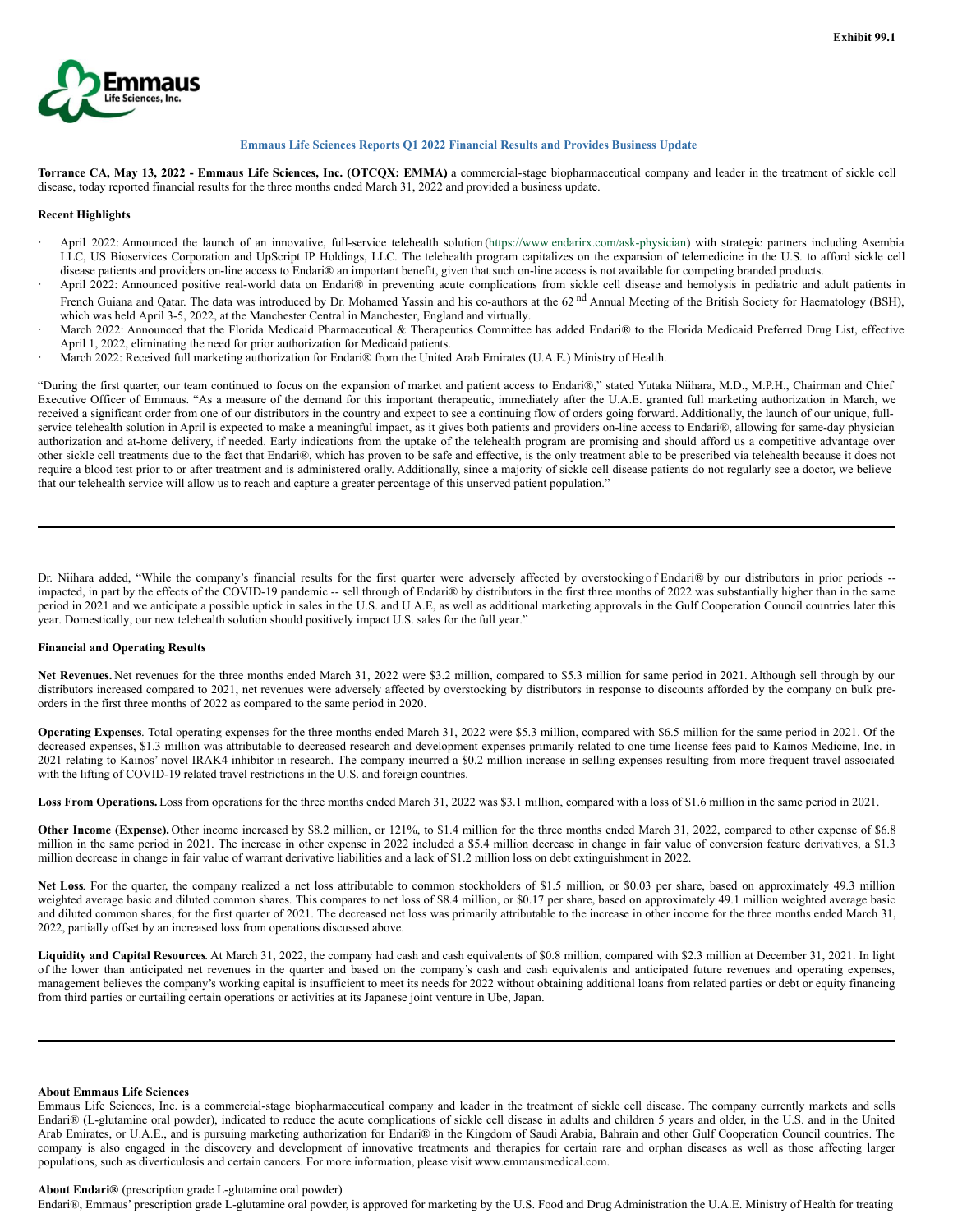<span id="page-3-0"></span>sickle cell disease. Endari® is also available on a named-patient or early-access basis in France, the Netherlands, the United Kingdom, Saudi Arabia, Bahrain, Qatar, Oman, and Kuwait.

### **Indication**

Endari® is indicated to reduce the acute complications of sickle cell disease in adult and pediatric patients five years of age and older.

### **Important Safety Information**

The most common adverse reactions (incidence >10 percent) in clinical studies were constipation, nausea, headache, abdominal pain, cough, pain in extremities, back pain, and chest pain.

Adverse reactions leading to treatment discontinuation included one case each of hypersplenism, abdominal pain, dyspepsia, burning sensation, and hot flash.

The safety and efficacy of Endari® in pediatric patients with sickle cell disease younger than five years of age has not been established.

For more information, please see full Prescribing Information of Endari® at: www.ENDARIrx.co/PI.

#### **Forward-looking Statements**

This press release contains forward-looking statements made pursuant to the safe harbor provisions of the Private Securities Litigation Reform Act of 1995, as amended, including statements regarding possible increased access to Endari® in the U.S. through telemedicine and potential increased sales of Endari® following full marketing authorization for Endari® in the U.A.E. and, possibly, other countries in the Middle East North Africa (MENA) region. These forward-looking statements are subject to numerous assumptions, risks and uncertainties which change over time, including risks and uncertainties relating to the company's working capital and need for financing, risks inherent in the regulatory approval process and commercialization of Endari® in the MENA region, and other factors previously disclosed in the company's Annual Report on Form 10-K for 2021 filed with the Securities and Exchange Commission on March 31, 2022, and actual results may differ materially. Such forward-looking statements speak only as of the date they are made, and Emmaus assumes no duty to update them, except as may be required by law.

### **Company Contact:**

Emmaus Life Sciences, Inc. Willis Lee Chief Operating Officer (310) 214-0065, Ext. 1130 wlee@emmauslifesciences.com

#### **Investor Relations Contact:**

Rx Communications Group Michael Miller (917)-633-6086 mmiller@rxir.com

(Financial Tables Follow)

#### **Emmaus Life Sciences, Inc. Condensed Consolidated Statement of Operations and Comprehensive Income (Loss)** (in thousands, except share and per share amounts) (Unaudited)

|                                            |    | Three Months Ended March 31 |    |            |
|--------------------------------------------|----|-----------------------------|----|------------|
|                                            |    | 2022                        |    | 2021       |
| Revenues, Net                              |    | 3,234                       |    | 5,335      |
| Cost of Goods Sold                         |    | 1,007                       |    | 436        |
| Gross Profit                               |    | 2.227                       |    | 4,899      |
| <b>Operating Expenses</b>                  |    | 5,295                       |    | 6,514      |
| Loss from Operations                       |    | (3,068)                     |    | (1,615)    |
| Total Other Income (Expense)               |    | 1,423                       |    | (6,789)    |
| Net Loss                                   |    | (1, 542)                    |    | (8,422)    |
| Comprehensive Loss                         |    | (854)                       |    | (8,199)    |
| Net Loss per Share                         | (S | 0.03)                       | (S | 0.17)      |
| Weighted Average Common Shares Outstanding |    | 49, 311, 864                |    | 49,073,769 |

**Emmaus Life Sciences, Inc. Condensed Consolidated Balance Sheets** (In thousands)

|                           |   | As of                         |  |                      |  |
|---------------------------|---|-------------------------------|--|----------------------|--|
| Assets                    |   | March 31, 2022<br>(Unaudited) |  | December 31,<br>2021 |  |
| Current Assets:           |   |                               |  |                      |  |
|                           |   |                               |  |                      |  |
| Cash and cash equivalents | S | 813                           |  | 2,279                |  |
| Accounts receivable, net  |   |                               |  |                      |  |
|                           |   | 938                           |  | 1,040                |  |
| Inventories, net          |   | 3,453                         |  | 4,392                |  |
|                           |   |                               |  |                      |  |